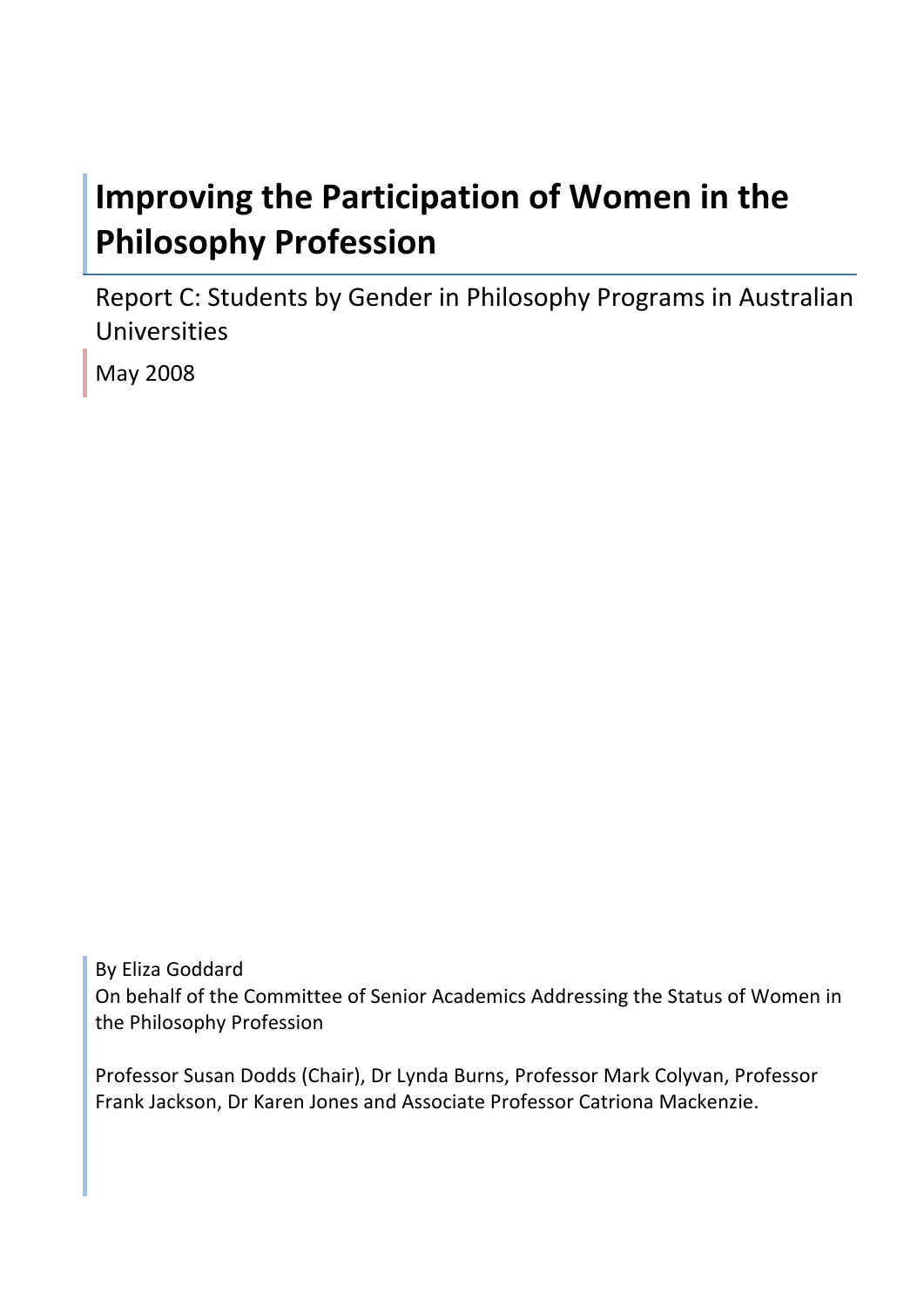©

This work is copyright. You may download, display, print and reproduce this material in unaltered form only (retaining this notice) for your personal, non-commercial use or use within your organisation. All other rights are reserved.

For copies of this report please contact: Executive Officer Australasian Association of Philosophy

GPO Box 1978 HOBART AUSTRALIA 7001 admin@aap.org.au

The report can also be accessed via the AAP website at: http://www.aap.org.au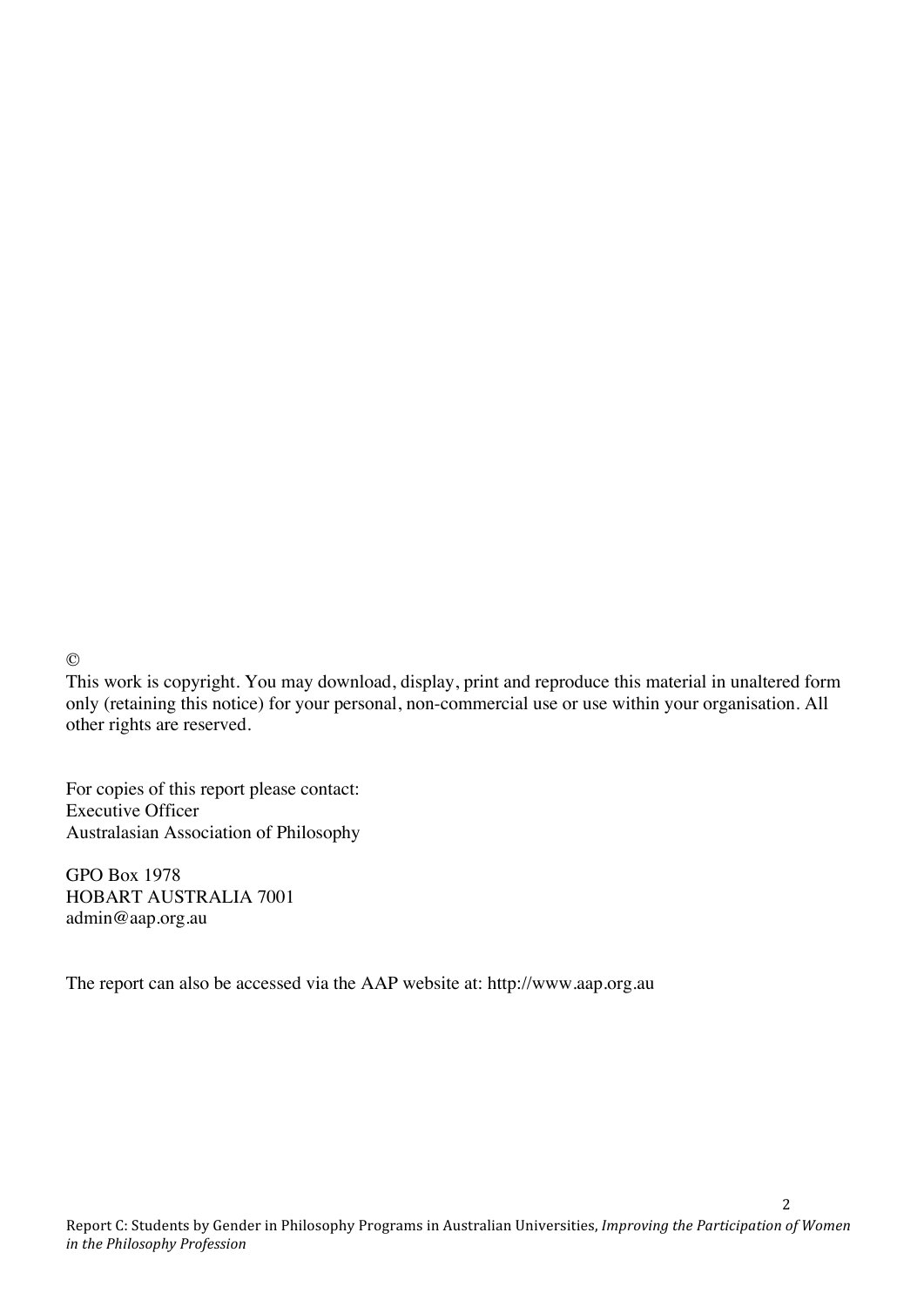| <b>C.1 STUDENTS BY LEVEL OF COURSE AND GENDER 2001-2006</b>                                 | 4  |
|---------------------------------------------------------------------------------------------|----|
| <b>REPORT SUMMARY</b>                                                                       | 4  |
| <b>1. EFTSL BY LEVEL OF COURSE AND GENDER</b>                                               | 5  |
| 2. COMPLETIONS BY LEVEL OF COURSE AND GENDER                                                | 8  |
| 3. UNIT ENROLMENTS BY LEVEL OF COURSE AND GENDER                                            | 10 |
| <b>C.2 RESEARCH HIGHER DEGREE NUMBERS BY GENDER 2006</b>                                    | 14 |
| <b>REPORT SUMMARY</b>                                                                       | 14 |
| 1. NUMBERS OF RESEARCH HIGHER DEGREE STUDENTS ENROLLED IN PHILOSOPHY PROGRAMS BY GENDER     | 14 |
| A) RHD STUDENTS BY PROGRAM AND GENDER                                                       | 14 |
| B) RHD STUDENTS BY PROGRAM, GENDER AND ENROLMENT STATUS (FULL TIME OR PART TIME)            | 15 |
| 2. NUMBERS OF RESEARCH HIGHER DEGREE STUDENTS ENROLLED IN PHILOSOPHY PROGRAMS AT INDIVIDUAL |    |
| <b>UNIVERSITIES</b>                                                                         | 15 |
| <b>APPENDIX C1.I) REQUEST TO DEEWR (FORMERLY DEST) FOR PHILOSOPHY STUDENT DATA 2001-6</b>   |    |
|                                                                                             | 17 |
| <b>APPENDIX C2.I) PHILOSOPHY PROGRAM PROFILE 2006</b>                                       |    |

Table of Contents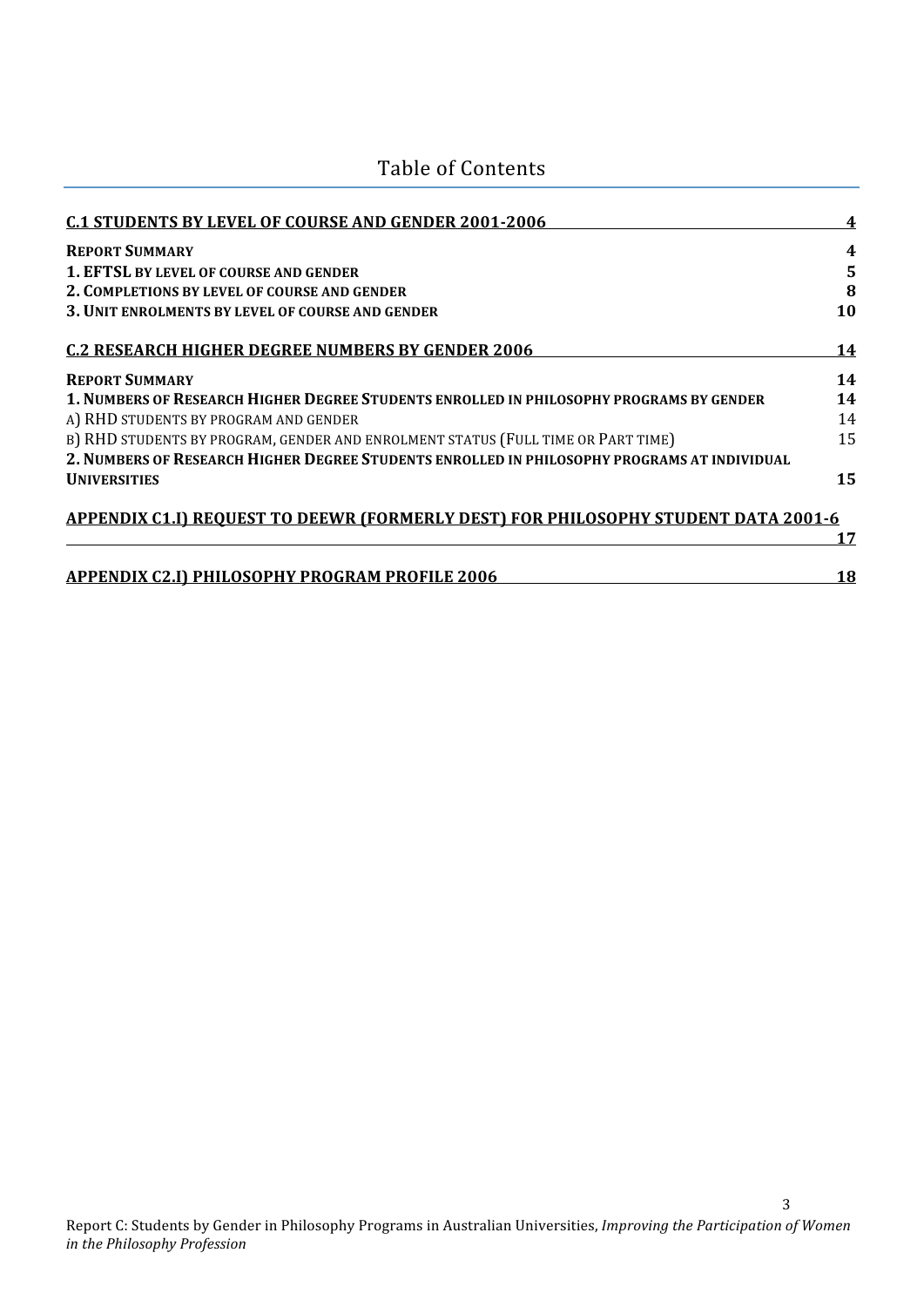# *C.1 Students by level of course and gender 2001-2006*

### *Report Summary*

This report looks at philosophy students by level of course and gender for the years 2001-2006 in terms of load, completions and unit enrolments. On each measure, the data shows an inverse relationship between female gender and research higher degree courses (by Research). The data also shows that whilst female students are enrolling in philosophy in larger numbers than their male counterparts at Bachelor level, they are more likely to pursue one or two units in philosophy, rather than a philosophy major.

The report analyses actual student load (EFTSL) for all students enrolled in Discipline code 091701 (Philosophy) by level of course and gender. The analysis shows that at the level of Bachelor and Masters by Coursework female students outnumber male students, whilst at the level of Masters by Research and Doctorate by Research male students outnumber female students. The average female percentage enrolment at the level of Bachelor for the years 2001-2006 is 55% and at the level of Masters by Coursework is 56%. The average female percentage enrolment at the level of Masters by Research for the years 2001-2006 is 32% and at the level of Doctorate by Research is 36%.

The report analyses award course completions for specialisations in Philosophy by level of course and gender. The analysis shows that at all levels, except Masters by Coursework, for the years 2001-6, female students consistently make fewer completions in philosophy than male students. The average percentage female completions at the level of Bachelor for the years 2001-2006 is 44%; at Masters by Coursework it is 54%; at Masters by Research, 20% and at Doctorate by Research, 42%.

Comparison of the completions data with EFTSL data shows that female students are completing bachelors in philosophy at percentages lower than their percentage philosophy EFTSL. Comparison of the completions data with EFTSL data shows that female students are completing Doctorates in philosophy at percentages slightly above their percentage philosophy EFTSL in Doctorate courses.

The report analyses enrolments in philosophy units in Bachelor Degree courses by the number of units, level of course and gender. The analysis shows that female students are represented in higher numbers than men in  $1<sup>st</sup>$  and  $2<sup>nd</sup>$  year, but that their participation rates drop by  $3<sup>rd</sup>$  and 4 plus years. This data also shows that female students make up greater numbers of enrolment in 1 or 2 units of philosophy, but that their participation rates drop for enrolments in 3 or more units. It appears that these trends may be strengthening; the number of female students enrolled in 3 units or more in  $3<sup>rd</sup>$  and  $4+$  yrs in 2006 is lower than in 2001 & the number of female students enrolled in 1 unit of philosophy in  $1<sup>st</sup>$  yr has increased since 2001.

This report indicates that whilst female participation rates may be higher than male participation rates, female participation rates in a major and subsequently honours are an area of concern. It appears that whilst there has been success in attracting women to philosophy, there has been less success in keeping women students throughout the major and into honours. Thus areas that need to be addressed are retaining female enrolments into upper levels, attracting women to philosophy majors and encouraging them to make the transition to honours.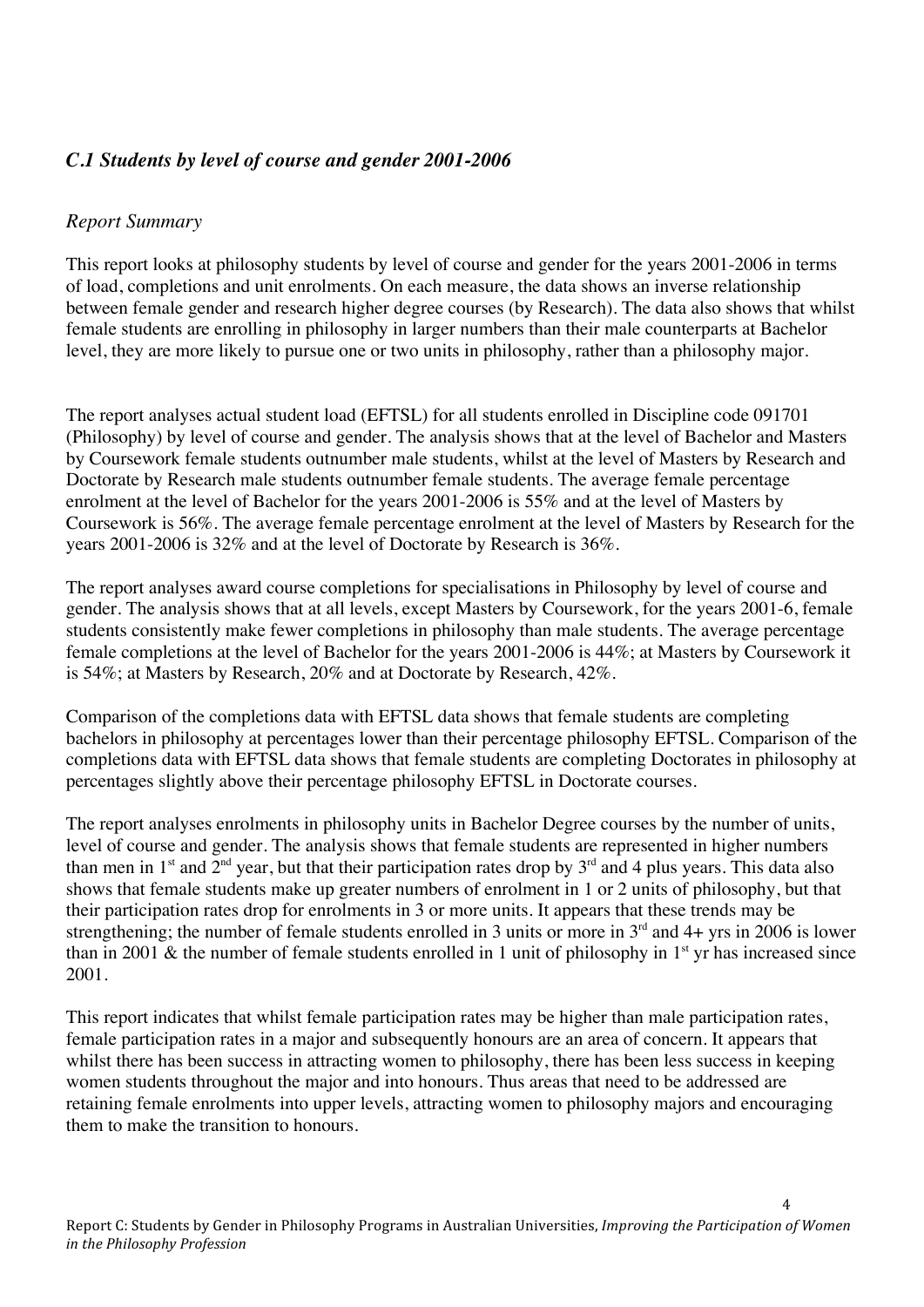All data in this Report (C1) is sourced from *Students, Selected Higher Education Statistics* datasets from the Department of Education, Employment and Workplace Relations (DEEWR, formerly DEST). See Appendix C1.i) Request to DEEWR (formerly DEST) for Philosophy Student data 2001-6.

## *1. EFTSL by level of course and gender*

Table C1.i) shows Actual student load (EFTSL) for all students enrolled in Discipline code 091701 (Philosophy) by level of course and gender 2001-2006. The data shows that at the level of Bachelor and Masters by Coursework female students outnumber male students, whilst at the level of Masters by Research and Doctorate by Research male students outnumber female students.

|                    | 2001 |      |       | 2002 |      |       | 2003 |      |       | 2004 |      |       | 2005 |      |       | 2006 |      |       |
|--------------------|------|------|-------|------|------|-------|------|------|-------|------|------|-------|------|------|-------|------|------|-------|
|                    | М    | F    | total | M    | F.   | total | М    | F    | total | М    | F.   | total | M    | F    | total | м    | F    | total |
| Bachelor           | 1323 | 1722 | 3045  | 1494 | 1879 | 3373  | 1368 | 1700 | 3068  | 1511 | 1808 | 3319  | 1475 | 1763 | 3238  | 1516 | 1822 | 3338  |
| Masters<br>by CW   | 25   | 37   | 62    | 37   | 42   | 79    | 37   | 45   | 82    | 46   | 54   | 100   | 42   | 55   | 97    | 40   | 54   | 94    |
| Masters<br>by Res. | 35   | 21   | 56    | 30   | 16   | 46    | 35   | 18   | 53    | 48   | 21   | 69    | 41   | 14   | 55    | 41   | 16   | 57    |
| Doctorate          | 88   | 63   | 151   | 125  | 77   | 202   | 139  | 80   | 219   | 169  | 89   | 258   | 139  | 66   | 205   | 153  | 73   | 226   |
| Total              | 1561 | 1942 | 3503  | 1793 | 2131 | 3924  | 1695 | 1971 | 3666  | 1898 | 2099 | 3997  | 1821 | 2045 | 3866  | 1875 | 2116 | 3991  |

Table C1.i) Actual student load (EFTSL) for all students enrolled in Discipline code 091701 (Philosophy) by level of course and gender 2001-2006

Analysis of this data in terms of percentage female enrolment shows that:

At the Bachelor level in 2001 the percentage female EFTSL was 57%, in 2002, 56%, in 2003, 55%, in 2004, 54%, in 2005, 54% and in 2006, 55%;

At the Master's by Coursework level in 2001 the female EFTSL was 60%, in 2002, 53%, in 2003, 55%, in 2004, 54%, in 2005, 57% and in 2006, 57%;

At the Master's by Research level in 2001 the percentage female enrolment was 38%, in 2002, 35%, in 2003, 34%, in 2004, 30%, in 2005, 25% and in 2006, 28%;

At the Doctorate by Research level in 2001 the percentage female enrolment was 42%, in 2002, 38%, in 2003, 37%, in 2004, 35%, in 2005, 32% and in 2006, 32%; and

The total percentage female EFTSL in 2001 was 55%, in 2002, 54%, in 2003, 54%, in 2004, 53%, in 2005, 53% and in 2006, 53%.

The data shows that whilst enrolments in units in the Doctorate by Research Degree have increased over the last 6 years, enrolments by female students have not increased at the same rate as their male counterparts.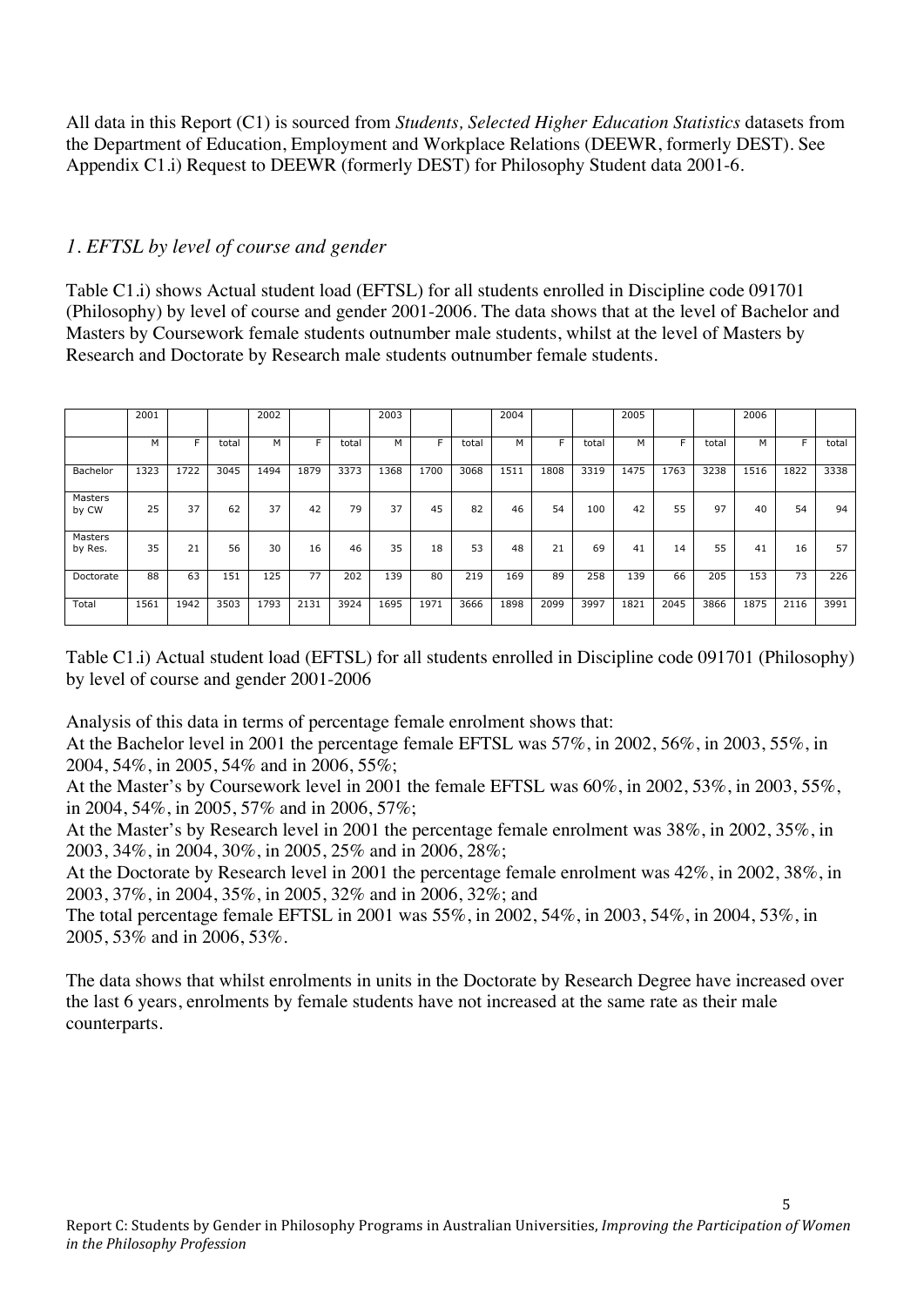

Figure C1.i) Percentage female EFTSL by level of course 2001-2006

The percentage female EFTSL at the level of Bachelor is consistently in the range of the mid 50%, with an average of 55% for the years 2001-2006.

The average percentage female EFTSL at the level of Masters by Coursework is 56%.

The average percentage female EFTSL at the level of Masters by Research is 32%.

The average percentage female EFTSL at the level of Doctorate by Research is 36%.

The total average percentage female EFTSL is consistently in the range of the mid 50%, with an average of 54% for the years 2001-2006.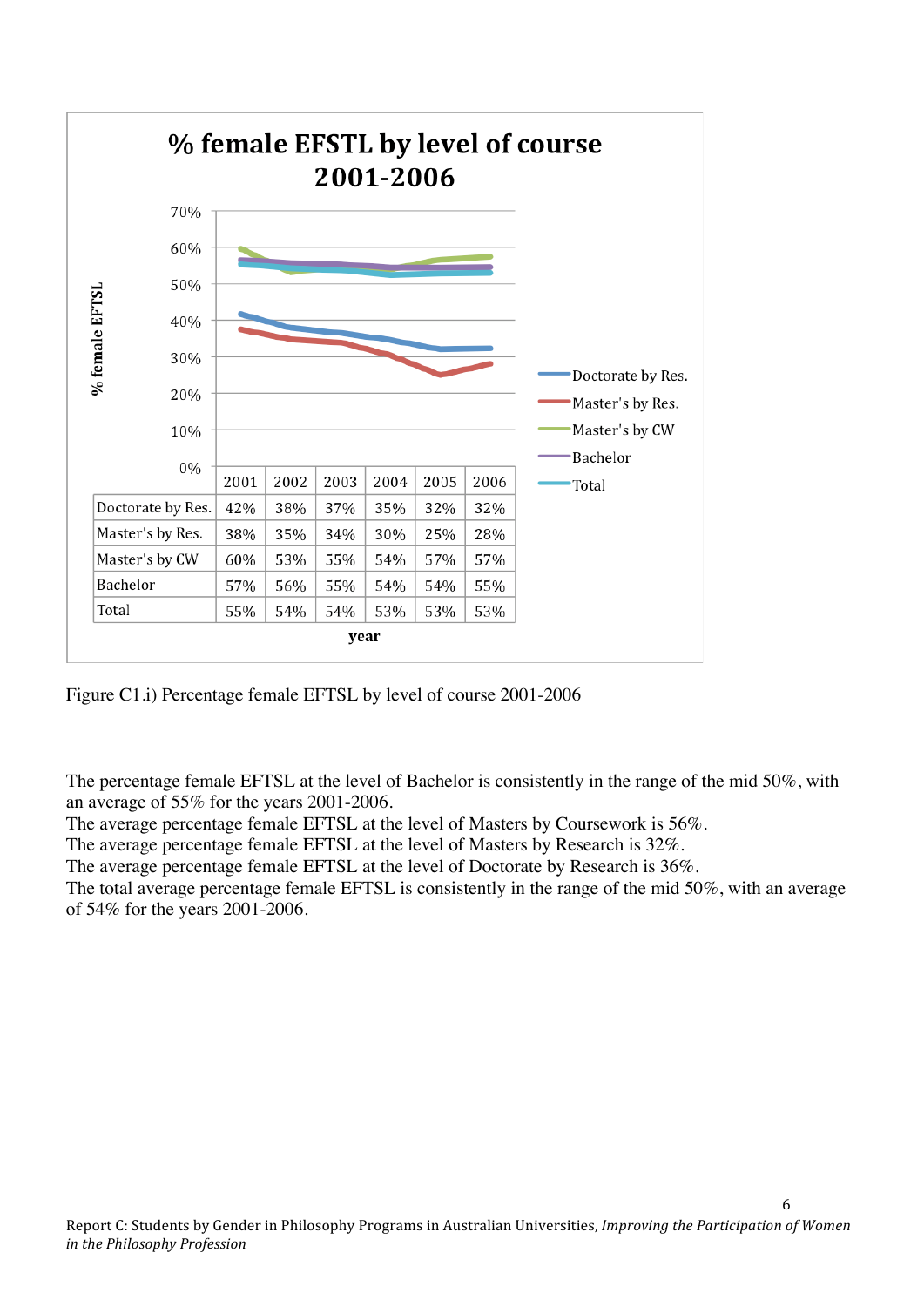

Figure C1.ii) Average Percentage female EFTSL by level of course 2001-2006

The philosophy EFTSL data shows clearly an inverse relationship between gender and level of course. The average percentage female enrolment at the Bachelor level for the years 2001-2006 is 55%, compared with 36% for the Doctorate level.

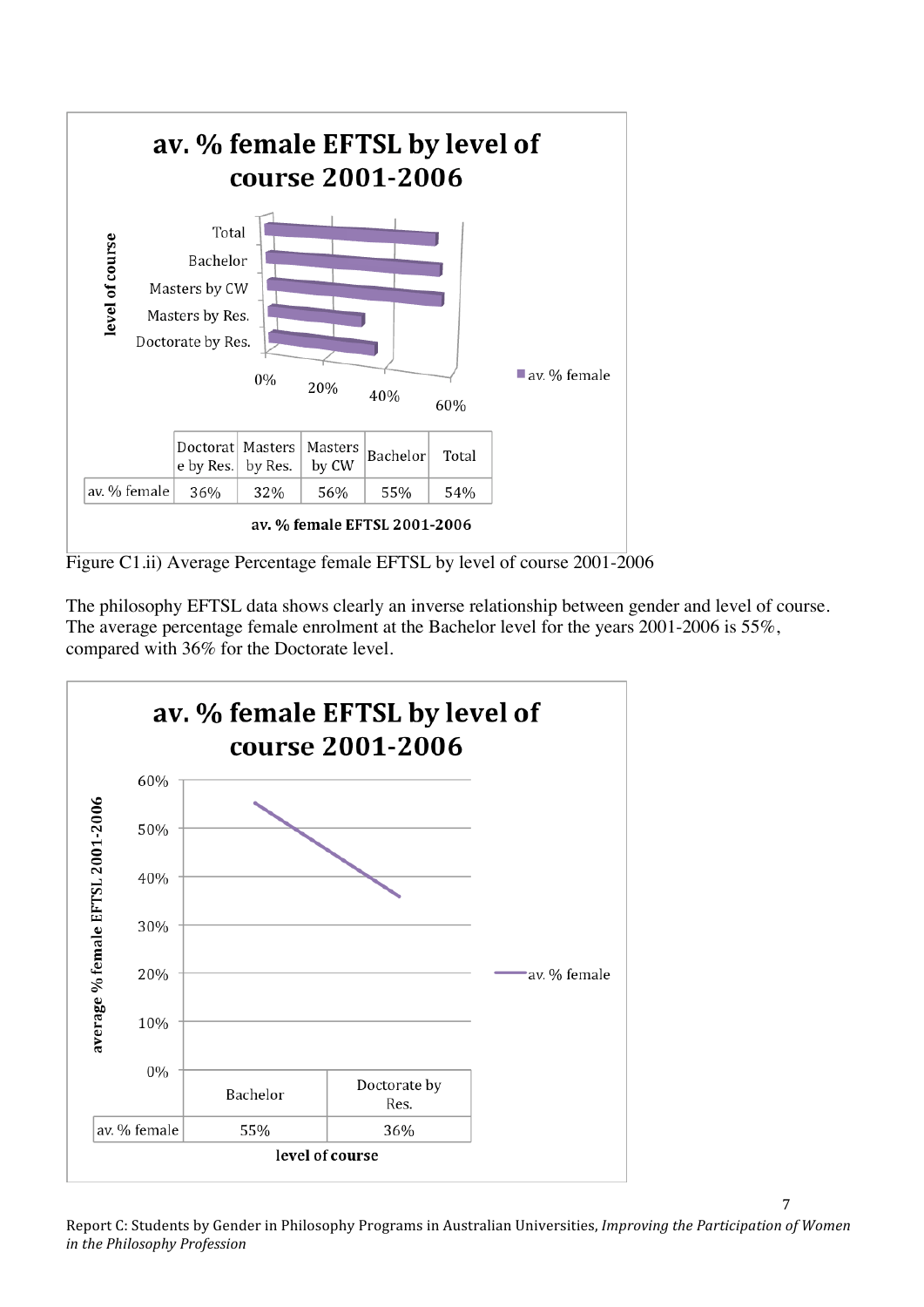Figure C1.iii) Average percentage female EFTSL by level of course (Bachelor and Doctorate by Research only) 2001-2006

# *2. Completions by level of course and gender*

Table C1.ii) shows Award Course Completions for Specialisation in Philosophy by level of course and gender 2001-2006. Data in the table shows that at all levels, except Masters by Coursework, for the years 2001-6, female students consistently make fewer completions in philosophy than male students.<sup>1</sup>

|                    | 2001 |     |       | 2002         |     |       | 2003                     |     |       | 2004 |                |       | 2005 |     |       | 2006                     |     |       |
|--------------------|------|-----|-------|--------------|-----|-------|--------------------------|-----|-------|------|----------------|-------|------|-----|-------|--------------------------|-----|-------|
|                    | м    | F   | total | M            | F   | total | М                        | F   | total | м    |                | total | M    | F   | total | М                        |     | total |
| Bachelor           | 212  | 230 | 442   | 237          | 201 | 438   | 275                      | 185 | 460   | 280  | 218            | 498   | 261  | 181 | 442   | 260                      | 174 | 434   |
| Masters<br>by CW   | 16   | 13  | 29    | 13           | 16  | 29    | $\overline{\phantom{0}}$ | 10  | 17    | 19   | 11             | 30    | 9    | 22  | 31    | $\overline{\phantom{1}}$ | 9   | 16    |
| Masters<br>by Res. | 5    |     | 6     | $\mathsf{Q}$ | 4   | 13    | 9                        | 3   | 12    | 12   | $\overline{2}$ | 14    | 9    | 3   | 12    | 10                       |     | 11    |
| Doctorate          | 19   | 16  | 35    | 23           | 18  | 41    | 17                       | 12  | 29    | 19   | 12             | 31    | 25   | 20  | 45    | 31                       | 19  | 50    |

Table C1.ii) Award Course Completions for Specialisation in Philosophy by level of course and gender 2001-2006.

Analysis of this data in terms of percentage female completion shows that:

At the Bachelor level in 2001 the percentage female completion was 52%, in 2002, 46%, in 2003, 40%, in 2004, 44%, in 2005, 41% and in 2006, 40%;

At the Master's by Coursework level in 2001 the percentage female completion was 45%, in 2002, 55%, in 2003, 59%, in 2004, 37%, in 2005, 71% and in 2006, 40%;

At the Master's by Research level in 2001 the percentage female completion was 17%, in 2002, 31%, in 2003, 25%, in 2004, 14%, in 2005, 25% and in 2006, 9%; and

At the Doctorate by Research level in 2001 the percentage female completion was 46%, in 2002, 44%, in 2003, 41%, in 2004, 39%, in 2005, 44% and in 2006, 38%.

 $\overline{a}$ 

<sup>1</sup> Except Completions in a Bachelor in 2001.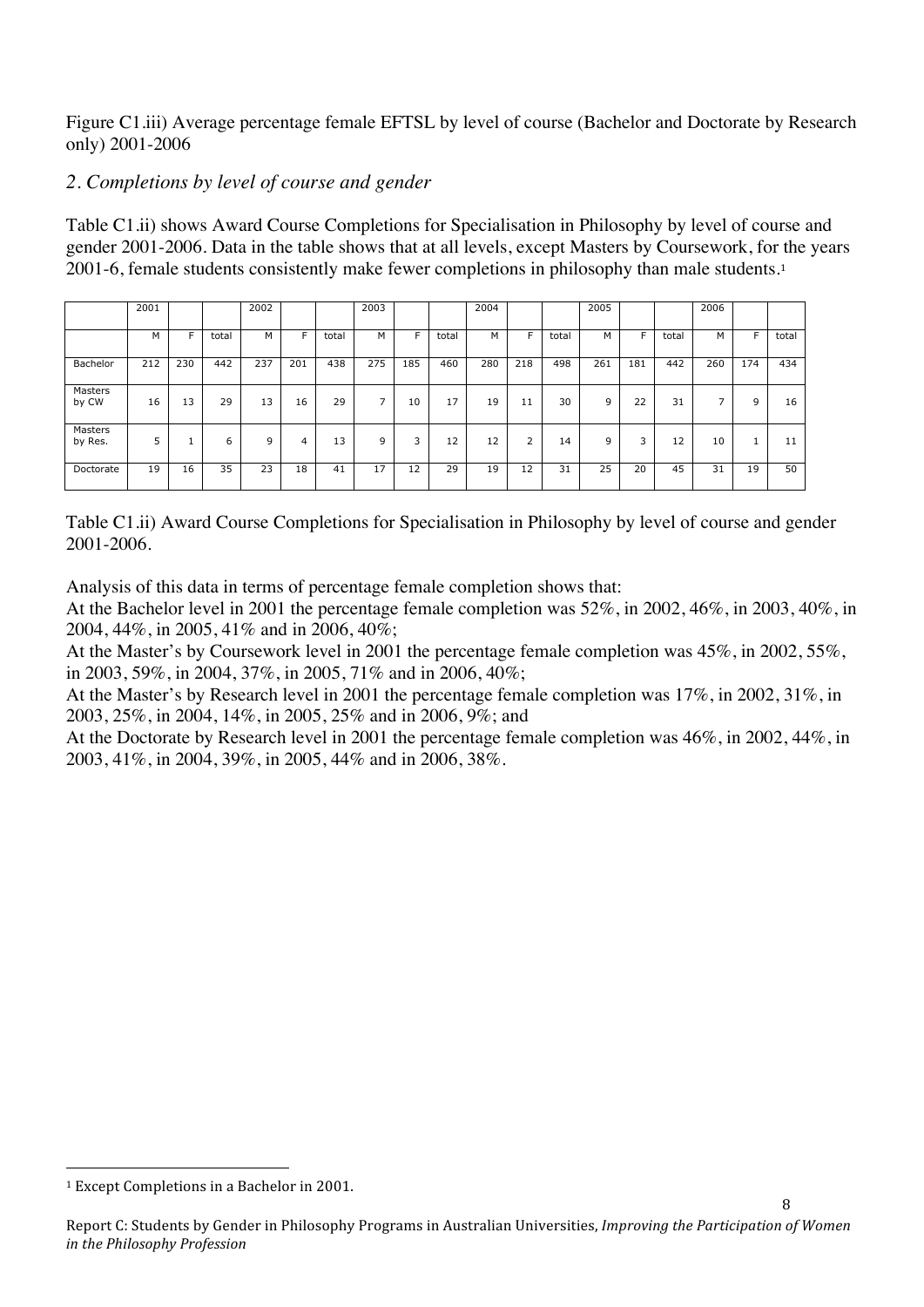

Table C1.iv) Percentage female philosophy completions by level of course 2001-2006

The average percentage female completions by level of course for the years 2001-2006 are: 44% Bachelor; 54% Masters by Coursework; 20% Masters by Research and 42% Doctorate by Research.



Figure C1.v) Average percentage female completions by level of course 2001-2006

 $\overline{Q}$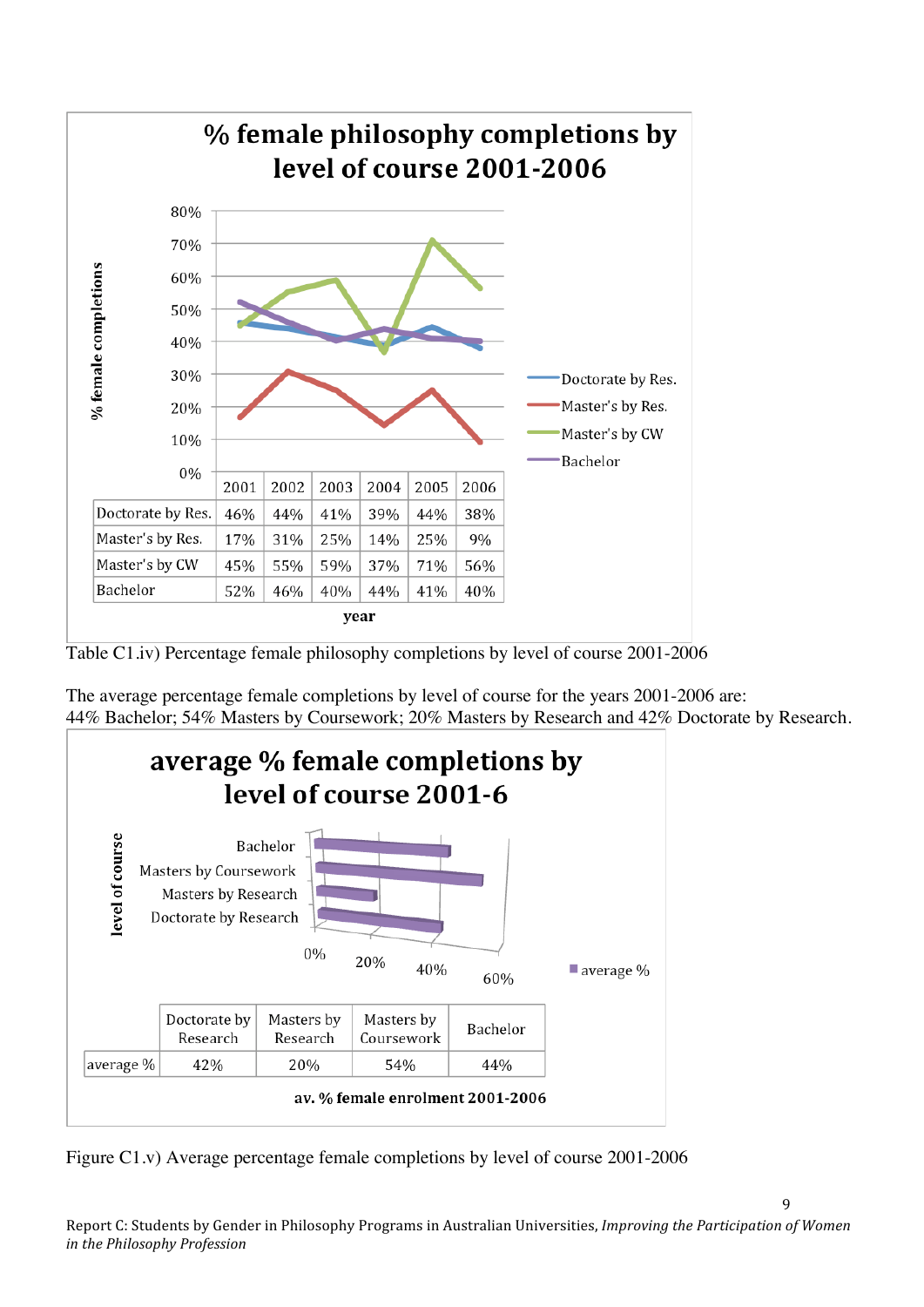Comparison of the completions data in this section with EFTSL data in the previous section (C1.1) shows that female students are completing bachelors in philosophy at percentages lower than their philosophy EFTSL. This data shows that whilst female students are enrolling in philosophy, they are less likely to choose a philosophy major. Comparison of the completions data with EFTSL data shows that female students are completing Doctorates in philosophy at percentages slightly above their percentage philosophy EFTSL in Doctorate courses.

## *3. Unit enrolments by level of course and gender*

Table C1.iii) shows enrolments in philosophy units at the level of Bachelor by the number of units  $-1, 2$ or 3 plus more, by the level of course  $-1^{st}$ ,  $2^{nd}$ ,  $3^{rd}$  or 4 plus years and gender for 2001-2006. Data in the table shows that:

- The number of female students enrolled in one unit of philosophy is greater than the number of male students enrolled in one unit of philosophy at every level of the bachelor course -  $1<sup>st</sup>$  yr,  $2<sup>nd</sup>$ yr,  $3<sup>rd</sup>$  yr and 4 plus yrs<sup>2</sup> for the years 2001-2006.
- The number of female students in two units of philosophy is greater than the number of male students enrolled in two units of philosophy at every level of the bachelor course -  $1<sup>st</sup>$  yr,  $2<sup>nd</sup>$  yr,  $3<sup>rd</sup>$ yr for the years 2001-2006, except 4 plus yrs.
- The number of female students enrolled in three or more units of philosophy is less than the number of male students enrolled in three or more units of philosophy at every level of the bachelor course - 1<sup>st</sup> yr, 2<sup>nd</sup> yr, 3<sup>rd</sup> yr and 4+ yrs, for the years 2001-2006<sup>3</sup>.
- The number of female students enrolled in 3 units or more in  $3<sup>rd</sup>$  yr in 2006 is lower than in 2001 & the number of female students enrolled in 3 units or more in 4+ yrs year in 2006 is lower than in 2001.
- The number of female students enrolled in 1 unit of philosophy in  $1<sup>st</sup>$  yr has increased since 2001.

 $\overline{a}$ 

<sup>&</sup>lt;sup>2</sup> 4 plus years includes all students enrolled in philosophy courses for 4 or more years. It would include, but not be limited to, students enrolled in an Honours year course.

<sup>3</sup> Except 1st yr, 2006 & 2nd yr 2006.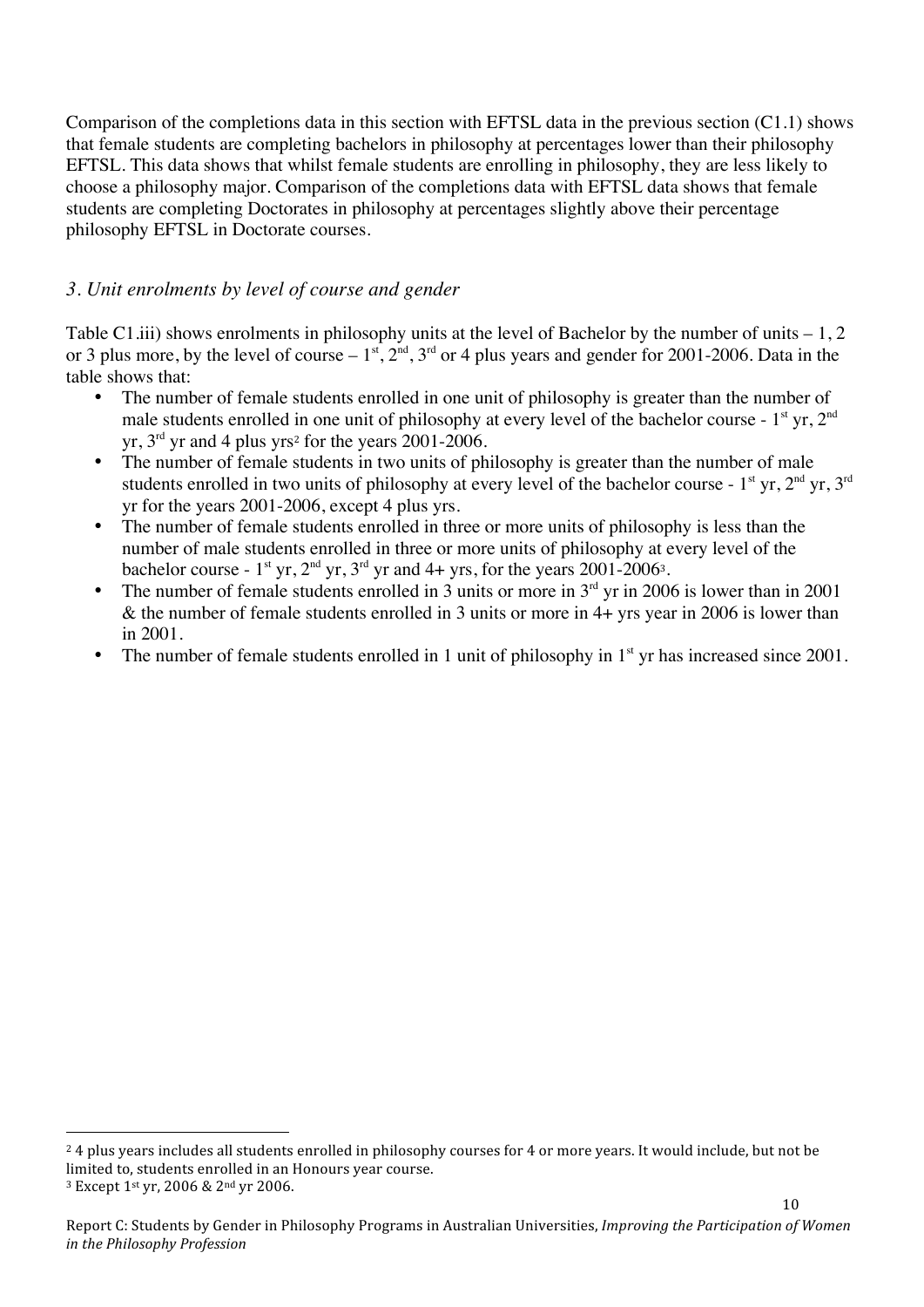|      | 1 unit           |      |       |      |      |       |     |      |       |      |      |       |
|------|------------------|------|-------|------|------|-------|-----|------|-------|------|------|-------|
|      | 1st              |      |       | 2nd  |      |       | 3rd |      |       | $4+$ |      |       |
|      | м                | F.   | total | м    | F.   | total | м   | F.   | total | M    | F.   | total |
| 2001 | 1929             | 3389 | 5318  | 1224 | 1848 | 3072  | 692 | 1167 | 1859  | 911  | 1056 | 1967  |
| 2002 | 1998             | 3699 | 5697  | 1093 | 1687 | 2780  | 685 | 1125 | 1810  | 908  | 1025 | 1933  |
| 2003 | 1946             | 3336 | 5282  | 965  | 1505 | 2470  | 677 | 984  | 1661  | 842  | 1017 | 1859  |
| 2004 | 2240             | 3731 | 5971  | 1187 | 1559 | 2746  | 821 | 1101 | 1922  | 987  | 1167 | 2154  |
| 2005 | 2387             | 3850 | 6237  | 1206 | 1678 | 2884  | 913 | 1200 | 2113  | 1003 | 1157 | 2160  |
| 2006 | 2662             | 4164 | 6826  | 1161 | 1711 | 2872  | 883 | 1144 | 2027  | 1068 | 1085 | 2153  |
|      |                  |      |       |      |      |       |     |      |       |      |      |       |
|      | 2 units          |      |       |      |      |       |     |      |       |      |      |       |
|      | 1st              |      |       | 2nd  |      |       | 3rd |      |       | $4+$ |      |       |
|      | м                | F.   | total | M    | F.   | total | M   | F.   | total | M    | F.   | total |
| 2001 | 918              | 1332 | 2250  | 338  | 560  | 898   | 185 | 229  | 414   | 257  | 271  | 528   |
| 2002 | 1178             | 1901 | 3079  | 628  | 749  | 1377  | 306 | 333  | 639   | 336  | 317  | 653   |
| 2003 | 916              | 1473 | 2389  | 379  | 497  | 876   | 256 | 216  | 472   | 280  | 252  | 532   |
| 2004 | 940              | 1476 | 2416  | 371  | 459  | 830   | 265 | 266  | 531   | 290  | 249  | 539   |
| 2005 | 847              | 1328 | 2175  | 378  | 384  | 762   | 212 | 228  | 440   | 298  | 285  | 583   |
| 2006 | 874              | 1246 | 2120  | 366  | 441  | 807   | 228 | 237  | 465   | 261  | 244  | 505   |
|      |                  |      |       |      |      |       |     |      |       |      |      |       |
|      | $3$ or $>$ units |      |       |      |      |       |     |      |       |      |      |       |
|      | 1st              |      |       | 2nd  |      |       | 3rd |      |       | $4+$ |      |       |
|      | М                | F.   | total | М    | F.   | total | м   | F    | total | M    | F    | total |
| 2001 | 150              | 114  | 264   | 164  | 122  | 286   | 128 | 116  | 244   | 160  | 143  | 303   |
| 2002 | 189              | 120  | 309   | 206  | 160  | 366   | 155 | 94   | 249   | 166  | 115  | 281   |
| 2003 | 160              | 165  | 325   | 185  | 120  | 305   | 143 | 120  | 263   | 173  | 112  | 285   |
| 2004 | 181              | 176  | 357   | 184  | 140  | 324   | 166 | 124  | 290   | 197  | 118  | 315   |
| 2005 | 151              | 134  | 285   | 176  | 113  | 289   | 142 | 103  | 245   | 181  | 114  | 295   |
| 2006 | 182              | 185  | 367   | 143  | 152  | 295   | 154 | 102  | 256   | 167  | 126  | 293   |

Table C1.iii) Enrolments in philosophy units in Bachelor Degree by no. of units, level of course and gender 2001-2006.

Analysis of this data in terms of percentage female unit enrolment shows that the percentage female enrolment decreases as the number of units enrolled in increases and that the percentage female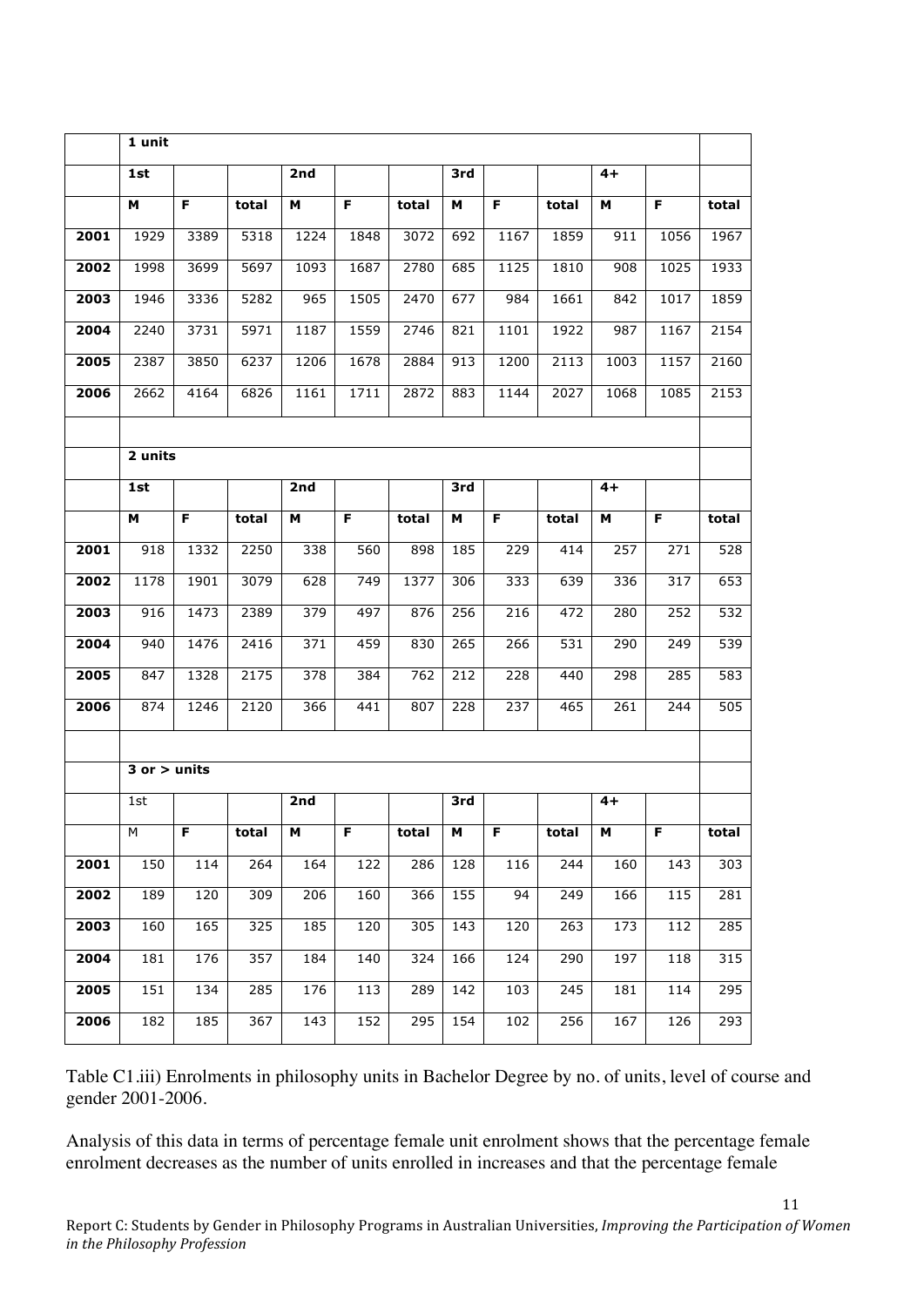enrolment decreases as the level of course increases. See Table C1.ix) Percentage female enrolments by level and number of philosophy units in a Bachelor degree 2001-2006.



Figure C1.vi) Percentage female enrolments by level and number of philosophy units in a Bachelor degree 2001-2006.

Figure C1. vii) (Average percentage female enrolment in Bachelor Degree Course 2001-06 by level of course and number of units) shows that the average percentage female unit enrolment for the years 2001- 2006 decreases as the number of units enrolled in increases and as the level of course increases. In 1<sup>st</sup> year, the average female percentage enrolment in 1 unit is 63%, in 2 units 61% and in 3 units 47%. In 2nd year, the average female percentage enrolment in 1 unit is 59%, in 2 units 56% and in 3 units 43%. In 3rd year, the average female percentage enrolment in 1 unit is 59%, in 2 units 51% and in 3 units 43%. In 4 plus years, the average female percentage enrolment in 1 unit is 53%, in 2 units 48% and in 3 units 41%.

As the level of course increases, from  $1<sup>st</sup>$  to 4+ years, and the number of units increases, from 1 to 3+, so the percentage female enrolment decreases. In  $1<sup>st</sup>$  for 1 unit enrolments the average percentage female enrolment is  $63\%$ , in 4+ yrs for 3 units the average percentage is 41%.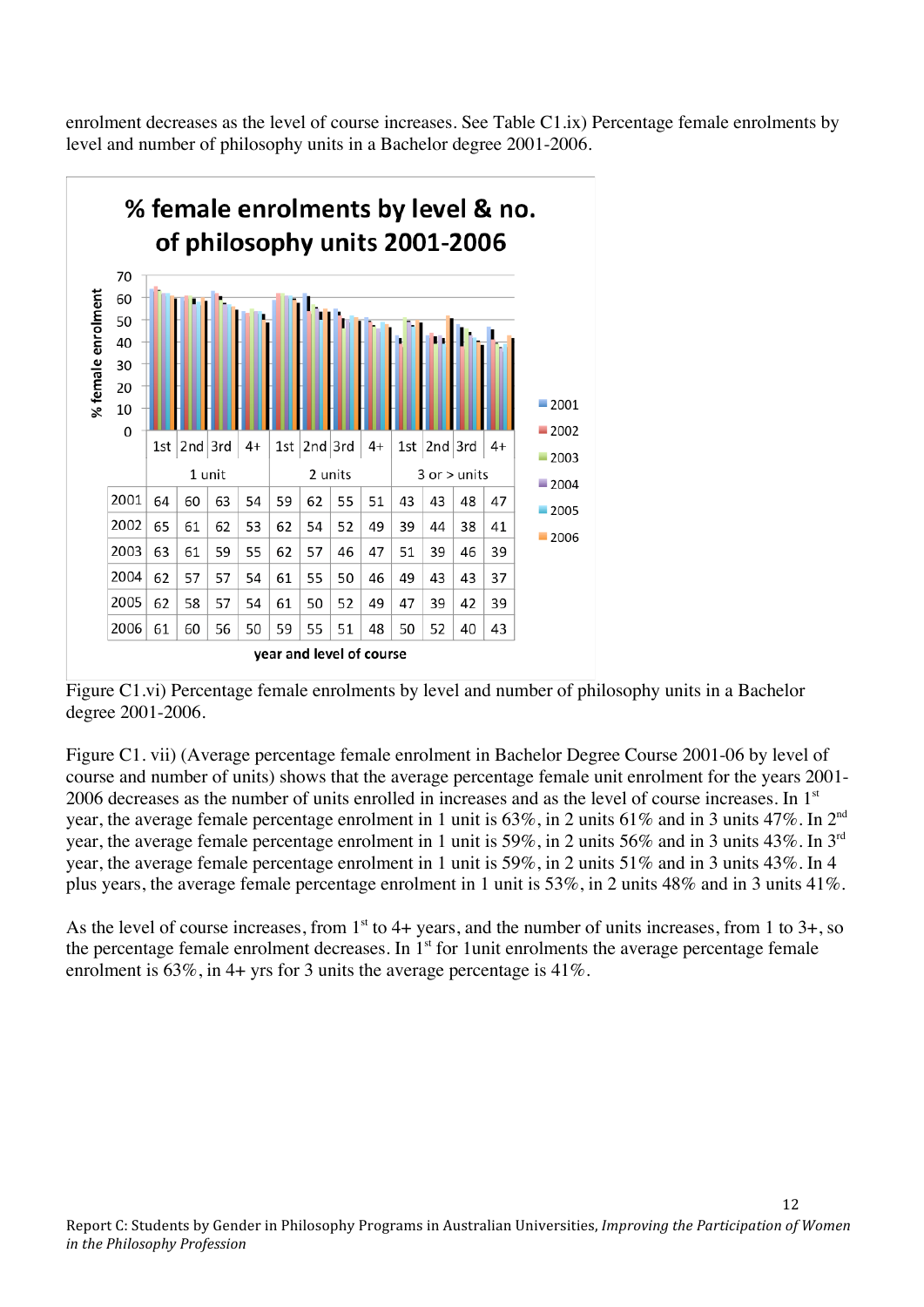

Figure C1. vii) Average percentage female enrolment in Bachelor Degree Course 2001-06 by level of course and number of units

This data indicates that whilst female participation rates may be higher than male participation rates, female participation rates in a major and subsequently honours are an area of concern. It appears that whilst there has been success in attracting women to philosophy, there has been less success in keeping women students throughout the major and into honours. Thus areas that need to be addressed are retaining female enrolments into upper levels, attracting women to philosophy majors and encouraging them to make the transition to honours.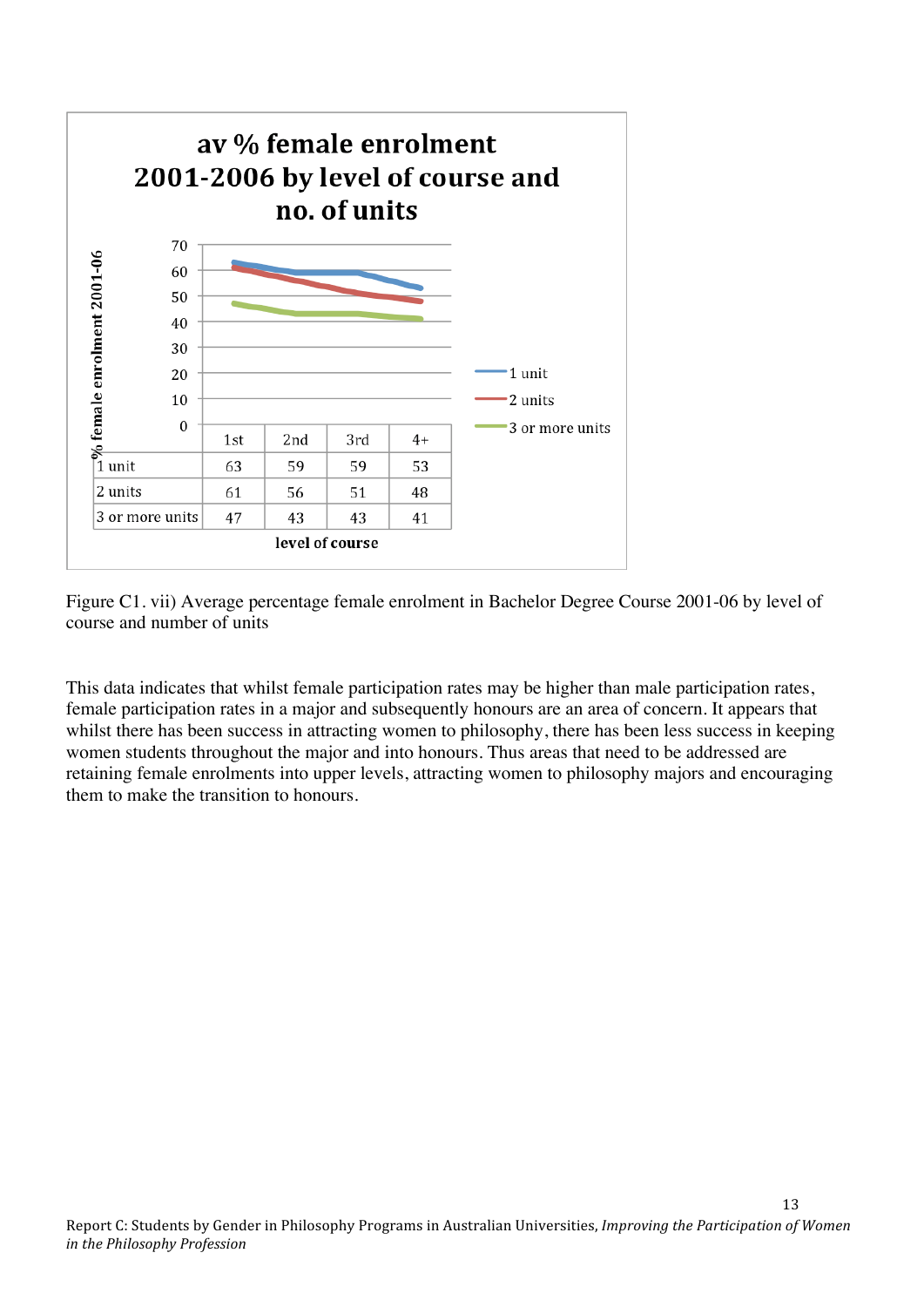# *C.2 Research Higher Degree numbers by gender 2006*

### *Report Summary*

This report looks at philosophy Research Higher Degree Students by gender and enrolment status (full time or part time) enrolled in postgraduate degrees – PhD and Masters (by thesis and coursework) – in philosophy programs in Australia in 2006.

In 2006 the percentage female enrolment in PhD programs was 35% and in Masters programs was 33%. Of the PhD students 34% were enrolled Part Time, women make up 37% of these Part Time students. In respect to the female PhD population, 36% were enrolled PT. Of the Masters students, 52% were enrolled Part Time, of whom 35% were women. In respect to the female Masters population, 55% were enrolled PT. The report shows that, in the PhD program, women's part time enrolment is similar to the percentage of women in the PhD population, whereas, in the Masters program, women's part time enrolment is proportionally higher than the their percentage of the Masters population. In 2006 women represented 50% or more of the PhD population in 17% of philosophy programs in Australian Universities (4 programs of a total 23); women represent 50% or more of the Masters population in 28% of philosophy programs in Australian Universities (5 programs of a total 18).

### *1. Numbers of Research Higher Degree Students enrolled in philosophy programs by gender*

A request was sent to Heads of Philosophy Programs for information on postgraduate students – name, PhD title, enrolment status (full time or part time) – in 2006. 24 responses were received. See Appendix C2.i) Philosophy Program profile 2006, Note 1.

#### *a) RHD students by program and gender*

For the 24 Program that responded, 337 students were enrolled in PhD programs and 94 in Masters Programs in 2006. Of the 337 PhD students 118, or 35%, were female; of the 94 Masters students 31, or 33%, were female.

|      | <b>PhD</b> | male female |     | %fem Masters | male female | $%$ fem |
|------|------------|-------------|-----|--------------|-------------|---------|
| 2006 | JJ 1       |             | 35% | 94l          |             | 3%      |

Table C2.i) Number of Philosophy PhD and Masters students by gender in 2006

In 2006, 431 Research Higher Degree (RHD) students were enrolled in philosophy PhD and Masters by Research programs in the 24 reporting programs. Of these RHD students 149, or 35%, were female.

|      | <b>RHD</b> | malel | female | $%$ fem |
|------|------------|-------|--------|---------|
| 2006 |            |       |        |         |

Table C2.ii) Number of Philosophy RHD students by gender in 2006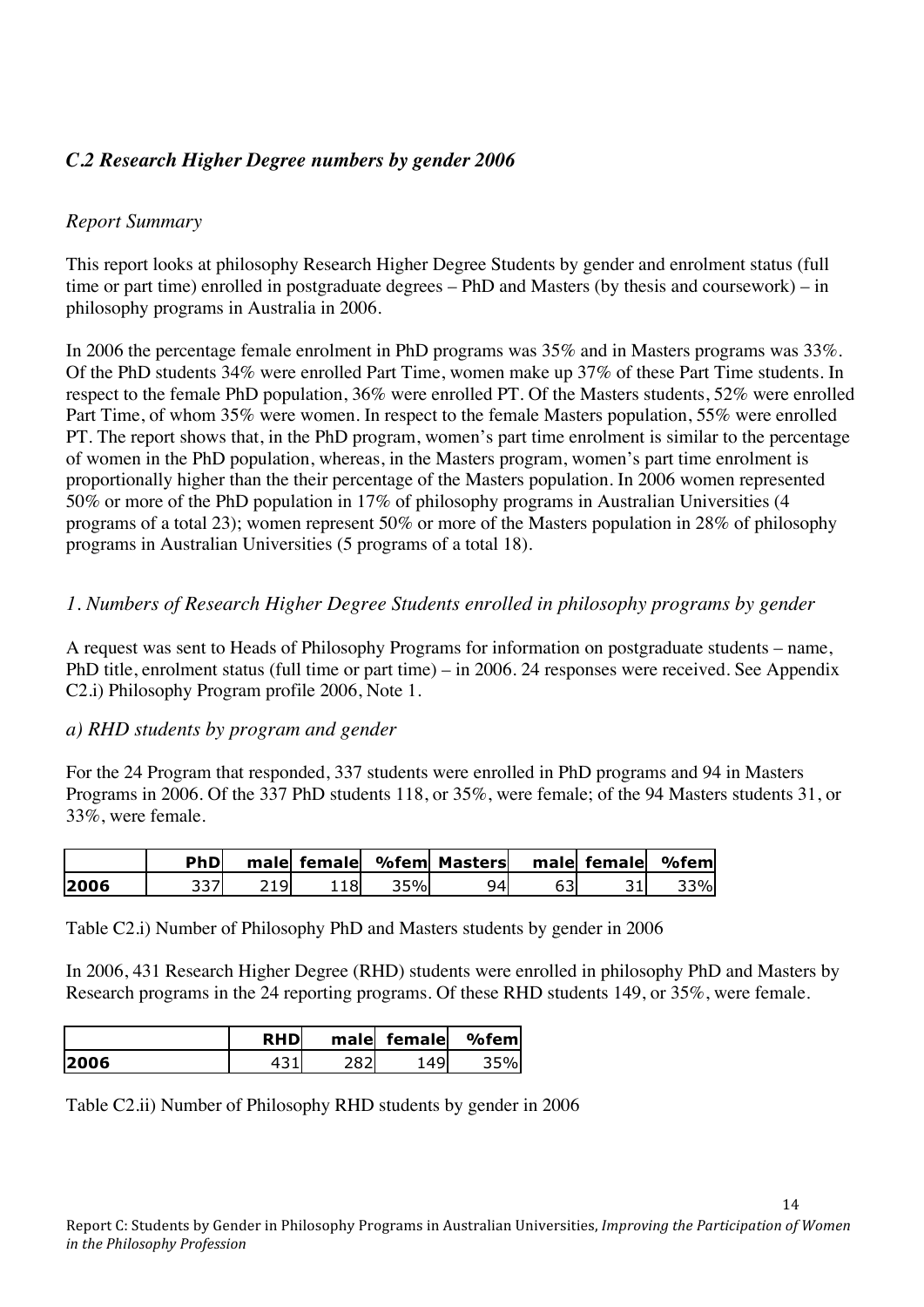## *b) RHD students by program, gender and enrolment status (Full time or Part time)*

Of the Masters students, 52% (49) were enrolled Part Time, of which 35% were female. In respect to the female Masters population, 55% were enrolled PT. The percentage of male students enrolled PT in respect to the male Masters population is 51%.

Of the PhD students, 34% (113) were enrolled Part Time, of which 37% are female. In respect to the female PhD population, 36% were enrolled PT. The percentage of male students enrolled PT in respect to the male PhD population is 32%.

In both the Masters and PhD population female students were enrolled on a PT basis at a slightly higher rate.

Of the 413 RHD students in the 24 reporting programs, 38% were enrolled Part Time, and of those 36% were female. In respect to the female RHD population, 40% were enrolled PT. The percentage of male students enrolled PT in respect to the male RHD population is 36%.

|                  | totall | # $PT$ | %PT        | # PT M | #PTFI | $%$ fem |
|------------------|--------|--------|------------|--------|-------|---------|
| <b>Masters</b>   | 94     | 49     | 52%        | 32     |       | 35%     |
| PhD              | 337    | 112    | 34%        |        | 42    | 37%     |
| <b>RHD</b> total | 431    | 162    | <b>38%</b> | 103    | 59    | 36%     |

Table C2.iii) RHD philosophy students by gender, level and enrolment status 2006

## *2. Numbers of Research Higher Degree Students enrolled in philosophy programs at individual Universities*

The information above can be analysed in terms of individual programs, see Table C2.iv) Number of RHD students enrolled in individual programs in 2006 by percentage female, below.

In 2006 female students represent less than 50% of the PhD population in 83% of philosophy programs in Australian Universities (19 programs of a total 23). In 2 programs there are no female PhD students enrolled.4 In 2006 women represent less than 50% of the Masters population in 72% of philosophy programs in Australian Universities (13 programs of a total 18). In 7 programs there are no female Masters students enrolled.<sup>5</sup>

| <b>Institution</b>   | # RHD | % fem | #PhD |     | % fem # Masters | % fem |
|----------------------|-------|-------|------|-----|-----------------|-------|
| <b>ACU</b>           | 13    | 38%   | 8    | 25% | 5               | 60%   |
| <b>Adelaide</b>      | 15    | 53%   | 14   | 57% | 1               | $0\%$ |
| <b>ANU faculties</b> | 16    | 25%   | 15   | 27% | 1               | $0\%$ |
| <b>ANU RSSS</b>      | 24    | 17%   | 24   | 17% | 0               | N/a   |
| <b>Deakin</b>        | 16    | 44%   | 14   | 50% | 2               | $0\%$ |
| <b>Flinders</b>      | 10    | 40%   | 8    | 25% | $\mathcal{P}$   | 100%  |

4 In both these programs, however, there are no more than 2 PhD students enrolled.

 $\overline{a}$ 

5 Whilst there are significantly more institutions at which no females are studying masters, than PhD, the population numbers in most cases is no greater than 2.

Report C: Students by Gender in Philosophy Programs in Australian Universities, *Improving the Participation of Women in the Philosophy Profession*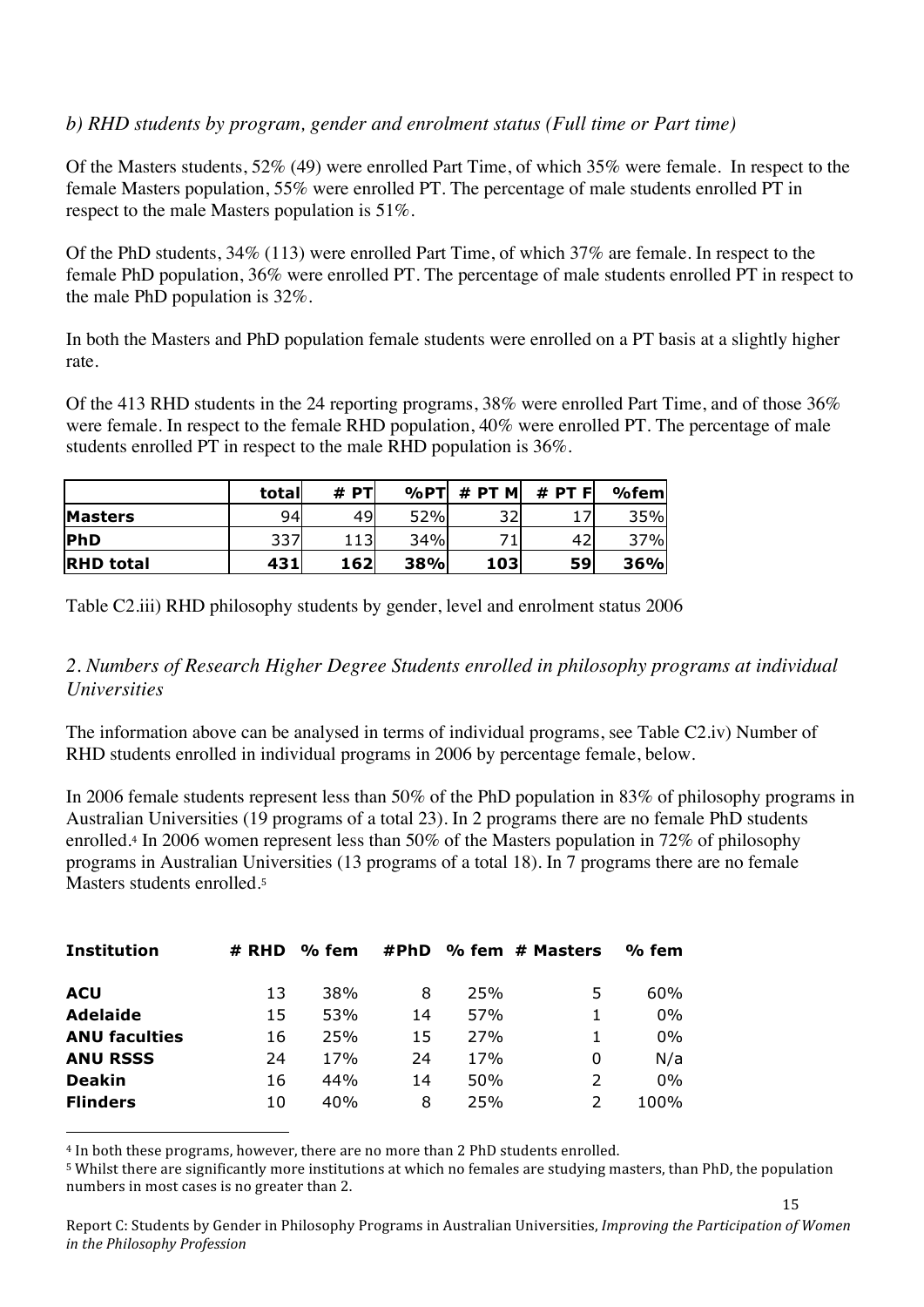| 15 | 20%   | 8  | 25% | 7            | 14%   |
|----|-------|----|-----|--------------|-------|
| 21 | 33%   | 16 | 44% | 5            | $0\%$ |
| 64 | 33%   | 44 | 27% | 20           | 45%   |
| 16 | 31%   | 9  | 11% | 7            | 57%   |
| 26 | 23%   | 17 | 18% | 9            | 33%   |
|    |       |    |     |              |       |
| 6  | 33%   | 6  | 33% | 0            | N/a   |
| 13 | 38%   | 11 | 36% | 2            | 50%   |
| 2  | $0\%$ | 2  | 0%  | 0            | N/a   |
| 16 | 38%   | 15 | 40% | 1            | 0%    |
| 29 | 38%   | 24 | 42% | 5            | 20%   |
| 7  | 14%   | 2  | 0%  | 5            | 20%   |
| 29 | 45%   | 28 | 46% | $\mathbf{1}$ | 0%    |
| 37 | 38%   | 28 | 32% | 9            | 56%   |
| 12 | 50%   | 11 | 55% | 1            | 0%    |
| 36 | 31%   | 25 | 40% | 11           | 9%    |
| 7  | 29%   | 7  | 29% | 0            | N/a   |
| 8  | 75%   | 8  | 75% | 0            | N/a   |
|    |       |    |     |              |       |

Table C2.iv) Number and percentage of RHD students by program and gender in 2006

A comparison of the number and percentage of continuing T&R positions by program and gender in 2006, [Table A1.i) Number and percentage of continuing T&R positions by program and gender in 2006]6, with the number of RHD students by programs and gender 2006 [Table C2.iv) Number and percentage of RHD students by program and gender in 2006, above] shows that there is a correlation between philosophy programs which have a low % of women holding continuing positions and a low % of female students in the PhD population.

 $\overline{a}$ 

<sup>6</sup> Report A.1. Continuing Positions by gender 1970‐2006.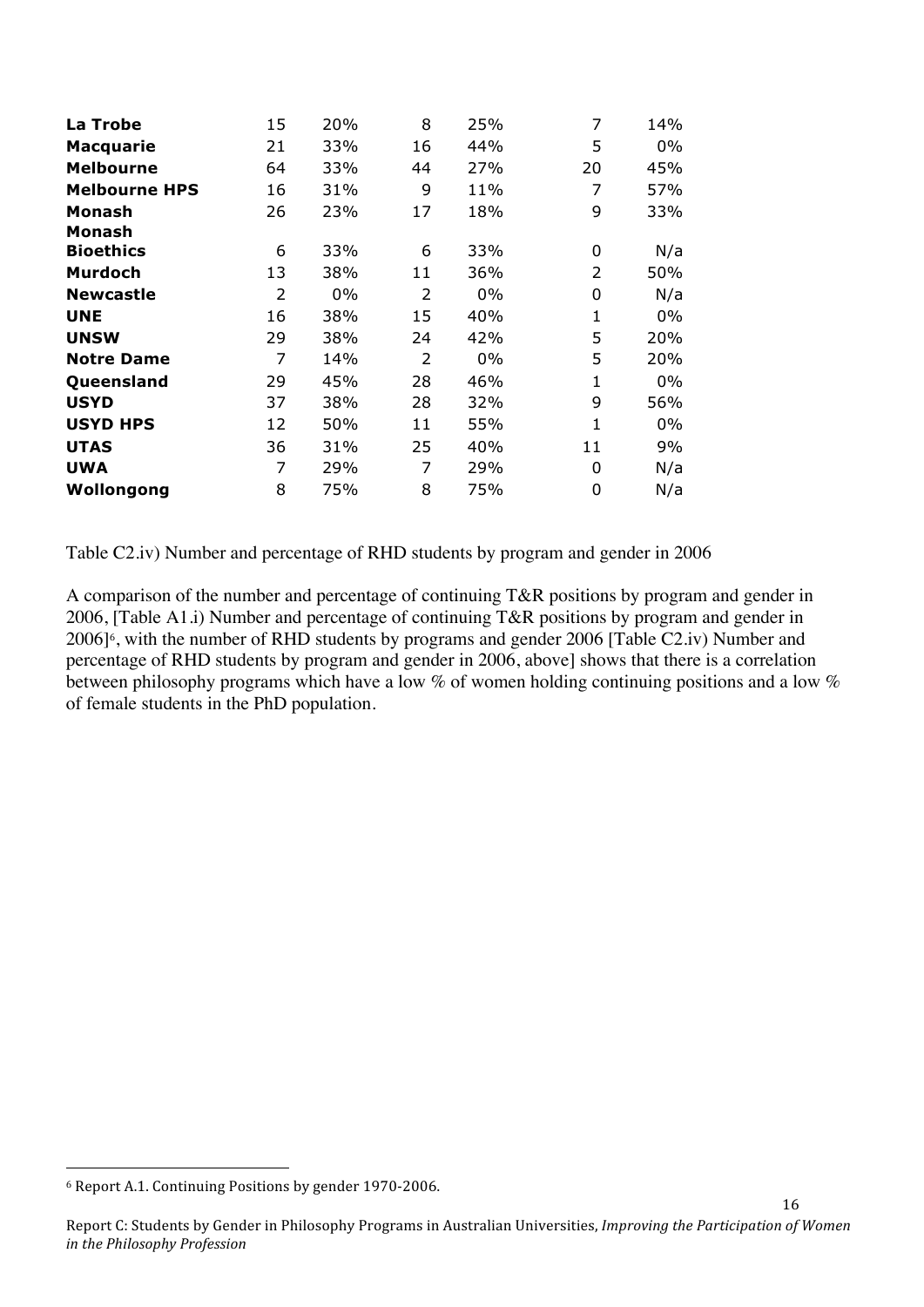# *Appendix C1.i) Request to DEEWR (formerly DEST) for Philosophy Student data 2001-6*

All data in this Report (C1) is sourced from *Students, Selected Higher Education Statistics* datasets from the Department of Education, Employment and Workplace Relations (DEEWR, formerly DEST).

Section C1.1 reports actual student load (EFTSL) for all students enrolled in Discipline code 091701 (Philosophy) by level of course and gender 2001-2006.

Section C1.2 reports award course completions for specialisations in Philosophy by level of course and gender 2001-2006.

Section C1.3 reports philosophy unit enrolments enrolled in Discipline code 091701 by number of units, level of course and gender 2001-2006.

Note 1: Field of Education Course codes changed post 2000, making any investigation of data prior to this date difficult to construct.

Note 2: All datasets include students for Field of Education Codes, include students that are studying philosophy topics/subjects but not necessarily enrolled in a philosophy course. An earlier request to DEEWR to track philosophy students by course enrolment (i.e. philosophy) using the education field code (FEO) – 09.17.01 and 99.17.00 was unsuccessful. The search failed to include most institutions in the collection as most universities report student load at the higher/more generic FEO code of Society and Culture – 09.00.00 and 99.99.99. Initial results from DEEWR listed philosophy students in courses at only 8 institutions and then in most cases at postgraduate level only.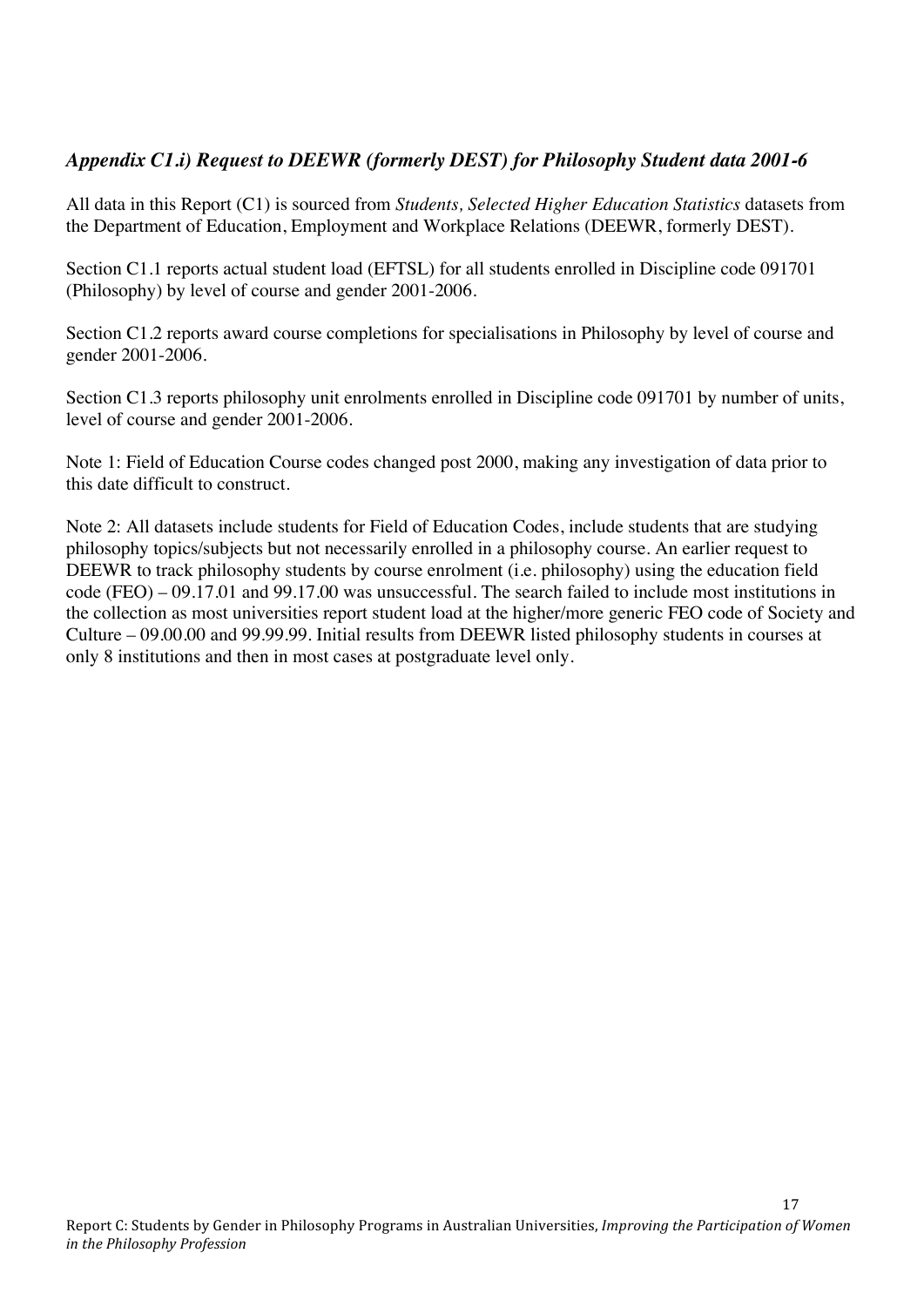## *Appendix C2.i) Philosophy Program profile 2006*

### **LIST OF STAFF AND POSTGRADUATES IN PHILOSOPHY PROGRAMS IN AUSTRALASIA 2006**

*Institution DRAFT PROFILE*

Contact details and URL

A. STAFF

Head of Philosophy:

#### **1. TEACHING AND RESEARCH: employed on a Continuing and Contract Basis**

*Please provide and or correct the information for staff members at each level: Name (First and Last); appointment status (Full Time Continuing, Fractional Continuing – please give proportion of FTE, Contract Full Time, Contract Fractional – please give the proportion of FTE); research/teaching areas*

**Professor (Level E):**  Research Interests: **Associate Professor (Level D):**  Research Interests: **Level C:** Research Interests: **Level B:** Research Interests: **Level A:** Research Interests: **Tutors:** (if employed on a Continuing or Contract Basis)

*Please list the names and titles of any Honorary T&R Staff*

#### **TEACHING AND RESEARCH: employed on a Casual Basis**

*Please provide the following information for each casual employee – title, first and last name, level of employment (Tutor, A, B, C, D, E)*

2. RESEARCH ONLY STAFF: employed on a Continuing and Contract Basis

*Please provide and or correct the information for* all research positions: *name of researcher (first and last); name of research position eg QEII or ARC post doc; level of appointment; appointment status (Full Time Continuing, Fractional Continuing – please give proportion of FTE, Contract Full Time, Contract Fractional – please give the proportion of FTE) & research areas of researcher*

**Professor (Level E):**  Research Interests: **Associate Professor (Level D):**  Research Interests:

Report C: Students by Gender in Philosophy Programs in Australian Universities, *Improving the Participation of Women in the Philosophy Profession*